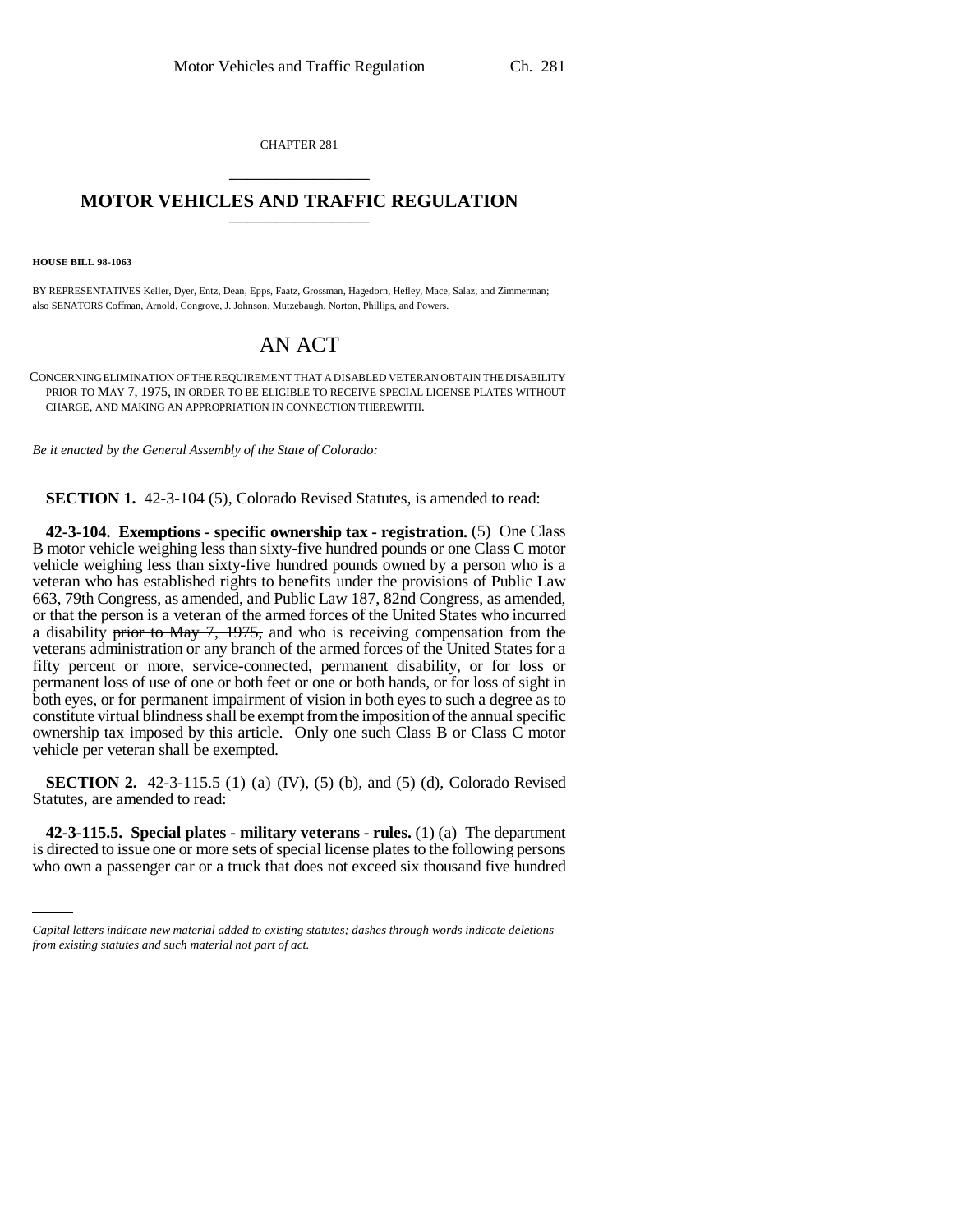pounds empty weight:

(IV) A DISABLED veteran of the armed forces of the United States; who is otherwise eligible to obtain license plates bearing the inscription "D.V.", but whose disability was incurred on or after May 7, 1975;

(5) **Disabled veterans.** (b) Any natural person who has received an honorable discharge from a branch of the armed services of the United States and meets the requirements of  $\frac{\text{parameter of}}{\text{gradient}}$  (d) of this subsection (5) SECTION 42-3-134 (3) (a) shall be eligible to use a disabled veteran special license plate. When applying for such a license plate, the applicant shall submit proof of honorable discharge from an armed forces branch of the United States.

(d) A veteran of the United States armed forces who is otherwise eligible to obtain license plates bearing the inscription "D.V." under section 42-3-134 (3) (a), but whose disability was incurred on or after May 7, 1975, may obtain such license plates from the department upon the payment of any fees or taxes required by subsection (1) of this section.

**SECTION 3.** 42-3-134 (3) (a), Colorado Revised Statutes, is amended to read:

**42-3-134. Registration fees - passenger and passenger-mile taxes.** (3) No fee shall be payable for the annual registration of a vehicle when:

(a) The owner of such vehicle is a veteran who in an application for registration shows that the owner has established such owner's rights to benefits under the provisions of Public Law 663, 79th Congress, as amended, and Public Law 187, 82nd Congress, as amended, or is a veteran of the armed forces of the United States who incurred his or her A disability prior to May 7, 1975, and who is, at the date of such application, receiving compensation from the veterans administration or any branch of the armed forces of the United States for a fifty percent or more, service-connected, permanent disability, or for loss or permanent loss of use of one or both feet or one or both hands, or for the loss of sight in both eyes, or for permanent impairment of vision in both eyes to such degree as to constitute virtual blindness. The exemption provided in this paragraph (a) shall be applicable to the original vehicle qualifying for the same and to any vehicle subsequently purchased and owned by the same veteran but shall not apply to more than one vehicle at a time. License plates for the vehicles qualifying for the exemption granted in this paragraph (a) shall be issued only by the department and shall bear the inscription "D.V.", and a separate number series shall be used for such license plates. Additional license plates bearing such inscription may be issued by the department to any person eligible under this paragraph (a) upon the payment of any fees or taxes required by this article. Such license plate may also be issued to any person eligible under this paragraph (a) for a motor home, as defined in section 42-1-102 (57), upon the payment of any fees or taxes required by this article.

**SECTION 4. Adjustment to 1998 long bill - transfer of funds.** (1) For the implementation of this act, the appropriation made in the annual general appropriation act for the fiscal year beginning July 1, 1998, to the department of education, public school finance, total program, is increased by fifty-three thousand three hundred twenty dollars (\$53,320). Said sum shall come from cash funds exempt in the schools